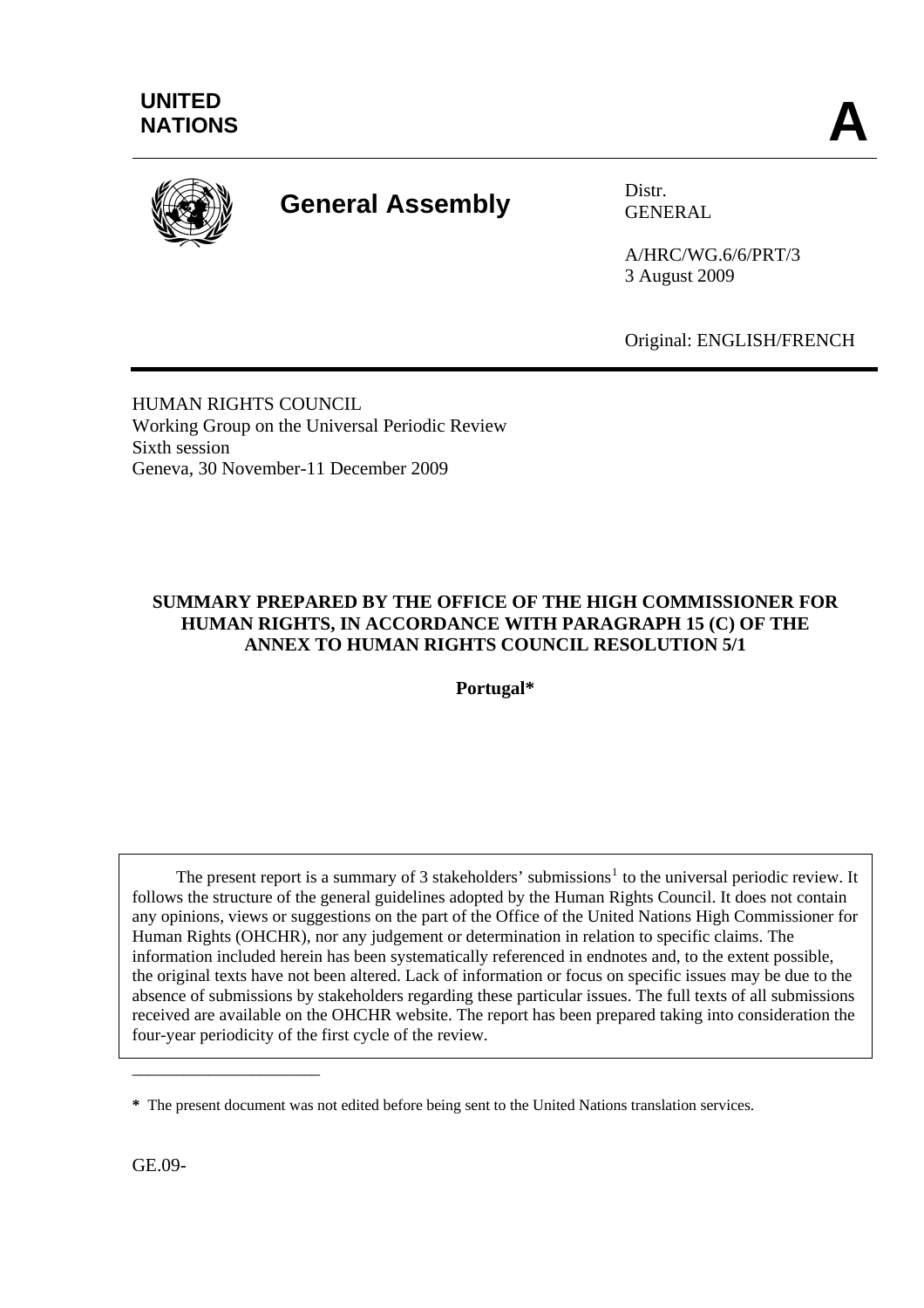### **I. BACKGROUND AND FRAMEWORK**

#### **A. Scope of international obligations**

1. La contribution conjointe a recommandé au Portugal de ratifier et mettre en œuvre la Convention internationale sur les droits des personnes handicapées ainsi que son Protocole additionnel, tous deux signés le 30 Mars  $2007<sup>2</sup>$  $2007<sup>2</sup>$ 

2. Amnesty International (AI) called for immediate ratification of the International Convention on the Protection of the Rights of All Migrant Workers and Members of Their Families and the International Convention for the Protection of All Persons from Enforced Disappearance.<sup>[3](#page-13-1)</sup>

#### **B. Constitutional and legislative framework**

N/A

#### **C. Institutional and human rights infrastructure**

3. In 2006, the European Commission against Racism and Intolerance (ECRI/CoE) indicated that since its second report on Portugal in 2002, a victim support unit for immigrants and other victims of racial or ethnic discrimination (UAVIDRE) had been created.<sup>[4](#page-13-1)</sup> The High Commission for Immigration and Ethnic Minorities (ACIME) was also strengthened, and its budget increased. ECRI/CoE stated that this institution actively worked to facilitate the integration of immigrants and to combat racism and racial discrimination.<sup>[5](#page-13-1)</sup> It recommended that Portugal consolidate and consider reinforcing this institution; all the other authorities take special care to diligently consult ACIME and to co-operate with it fully, not least by heeding its opinions and recommendations in its areas of expertise<sup>[6](#page-13-1)</sup> and; that the authorities grant independence to ACIME as a whole or at least to some of its components to improve its effectiveness.<sup>[7](#page-13-1)</sup>

4. ECRI/CoE noted that under the administrative complaints procedure, ACIME can impose fines and other ancillary sanctions (eg. ban on practising a profession or suspension of a license) in cases of racial discrimination.<sup>[8](#page-13-1)</sup> It noted that according to numerous sources, this procedure has been a major disappointment.<sup>[9](#page-13-1)</sup> ECRI/CoE strongly recommended revising this procedure to render it more effective,  $^{10}$  $^{10}$  $^{10}$  taking steps to safeguard the independence of the bodies responsible for providing individual assistance to victims of racial discrimination and deciding whether such discrimination has occurred.<sup>[11](#page-13-1)</sup>

5. ECRI/CoE mentioned that the Provedor de Justiça plays a significant role in the integration of immigrants, such as by requesting that the Government amend legal measures that are problematic from a human rights perspective. It noted that in recent years, this mechanism had not received any complaints about racial discrimination.<sup>[12](#page-13-1)</sup> ECRI/CoE thus encouraged the Provedor de Justiça to continue to improve the position of non-nationals in their dealings with the authorities and to focus on the need to combat racism and racial discrimination in this area.<sup>[13](#page-13-1)</sup>

## **II. PROMOTION AND PROTECTION OF HUMAN RIGHTS ON THE GROUND**

#### **A. Cooperation with human rights mechanisms**

N/A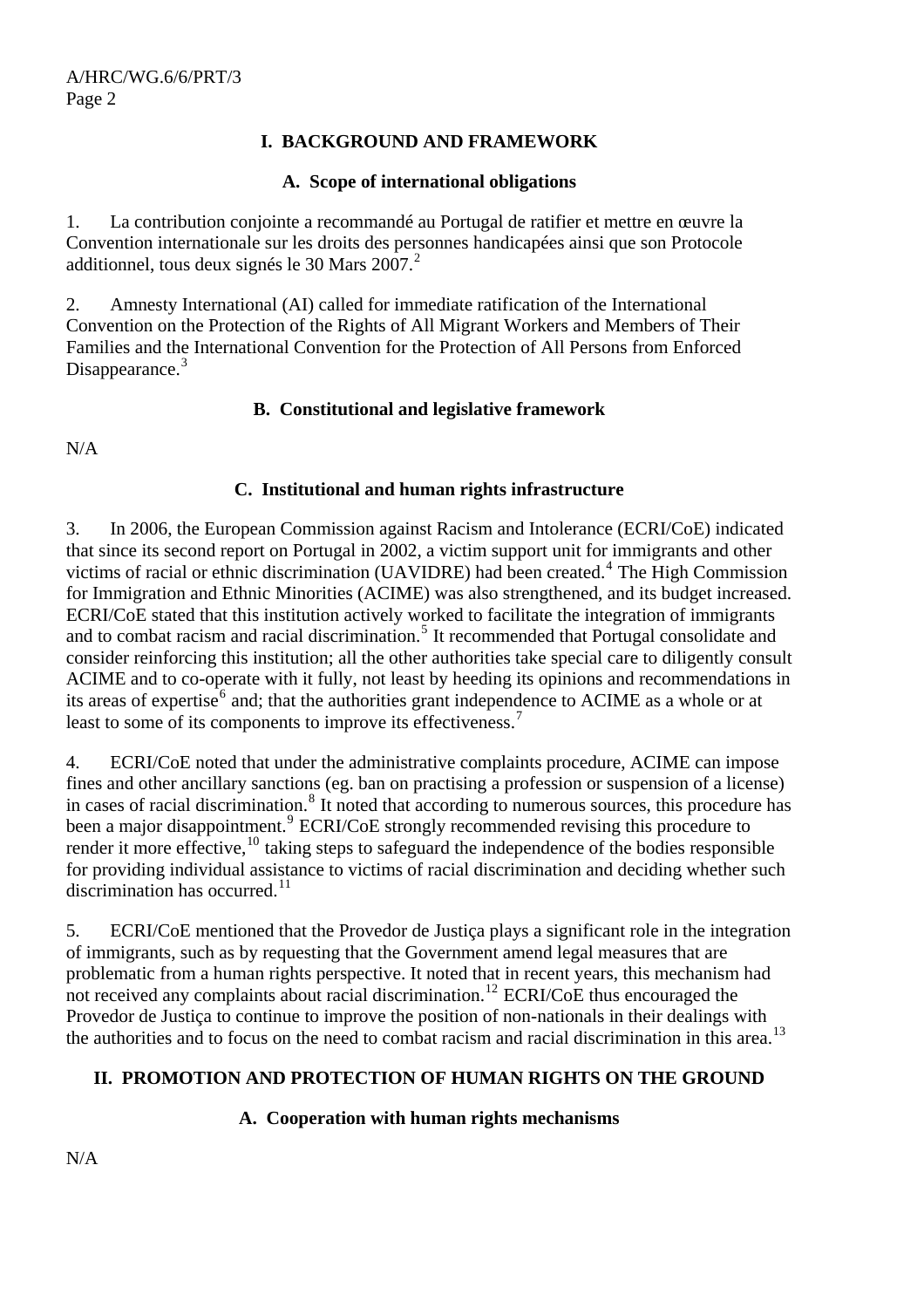## **B. Implementation of international human rights obligations**

#### **1. Equality and non discrimination**

6. ECRI/CoE reported that studies on immigrants and ethnic minorities revealed complaints of racial discrimination in, *inter alia*, access to employment, wage inequality, access to shops and/or loans, to housing and health care.<sup>[14](#page-13-1)</sup> The Council of Europe Advisory Committee on the Framework Convention for the Protection of National Minorities (ACFC/CoE) in 2006 noted that despite laudable efforts by the Government, persons belonging to the Roma minority seemed particularly disadvantaged in areas such as housing, education and access to employment.<sup>[15](#page-13-1)</sup> ECRI/CoE recommended that the authorities closely monitor the situation relating to direct and indirect racial discrimination, that complaints be duly dealt with and studies be carried out in this regard.<sup>[16](#page-13-1)</sup>

7. While ECRI/CoE noted the small number of cases involving racist offences in Portugal, it regretted having heard from several sources that a form of subtle racism existed that was based on stereotypes and prejudice, and that public opinion was occasionally prone to racist generalizations.<sup>[17](#page-13-1)</sup> Of particular concern was the increasing visibility of the extreme right which, while it remained a marginal phenomenon, appeared to be making some headway in terms of its image.[18](#page-13-1) ECRI/CoE strongly urged the authorities to monitor closely developments relating to extreme right and racist movements, including skinhead groups. It recommended reinforcing efforts to counter the dissemination of racist, xenophobic and antisemitic propaganda via the Internet.<sup>[19](#page-13-1)</sup>

8. ECRI/CoE recommended that the Government continue efforts to raise public awareness of human rights and the need to combat racism and intolerance.<sup>[20](#page-13-1)</sup> It encouraged efforts to foster a more balanced political debate on immigration and immigrants and recommended particular attention to combating the tendency for the general public to equate immigration with crime and unemployment. $^{21}$  $^{21}$  $^{21}$ 

9. ACFC/CoE expressed concern about cases of harassment, ill-treatment and excessive use of force by the police against persons of immigrant and Roma origin. It strongly urged Portugal to identify appropriate remedies, including training and thorough, independent investigations and punishments in cases of abuse. $^{22}$  $^{22}$  $^{22}$ 

10. According to ECRI/CoE, representatives of minority groups and NGOs believed that the police tended to give insufficient emphasis to the racist nature of offences, in some cases because the victims themselves failed to draw their attention to it. There was also the view that police sometimes refuse to consider the racist aspect of an offence even when the victim or witnesses insist that it was racially motivated. Prosecutors, for their part, are said to be insufficiently aware of the potentially racist aspect of certain offences and fail to target their investigations accordingly.<sup>[23](#page-13-1)</sup> ACFC/CoE recommended adopting measures to improve relations between the police and ethnic minorities by, *inter alia*, making wider use of social mediators and recruiting ethnic minorities in the police forces.<sup>[24](#page-13-1)</sup>

11. In this regard, ECRI/CoE recommended that the Portuguese authorities significantly reinforce their efforts to train police, prosecutors, judges and future legal professionals on the application of legislation on racist offences, in particular Article 240 of the Criminal Code;<sup>[25](#page-13-1)</sup> inform the public about the existence of criminal provisions for sanctioning racially motivated acts<sup>[26](#page-13-1)</sup> and; continue taking steps to encourage victims to report such acts.<sup>[27](#page-13-1)</sup> ECRI/CoE strongly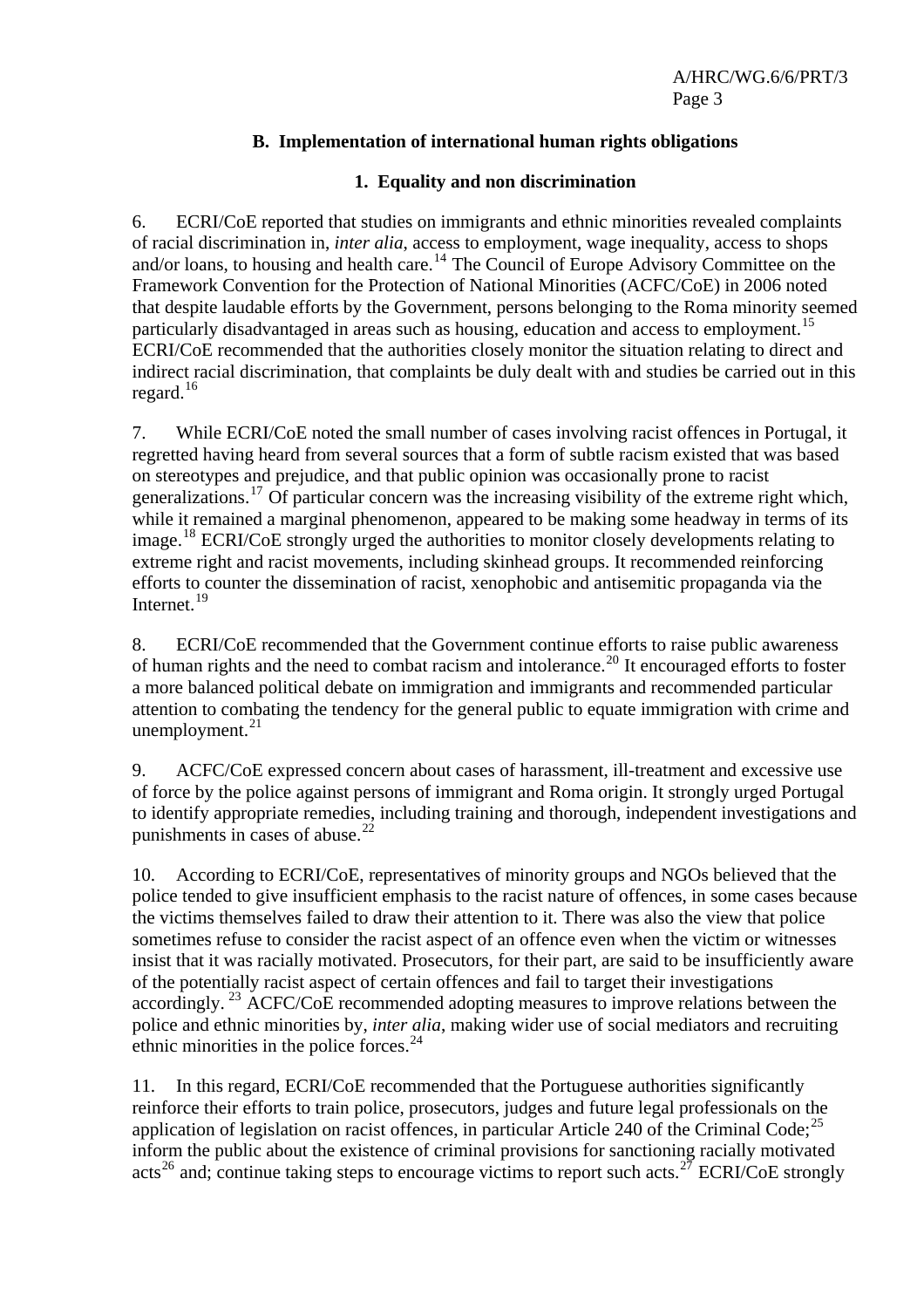encouraged adopting a provision expressly making racist motivation a general aggravating circumstance to any offence.[28](#page-13-1) The Portuguese authorities made comments on this last request.[29](#page-13-1)

12. La contribution conjointe a fait savoir que des progrès notables ont été enregistrés en ce qui concerne la protection des droits des personnes handicapées, en particulier la création d'un Plan d'Action pour l'Intégration des Personnes Handicapées 2006-2009 et l'intégration de la majorité des enfants handicapés dans le système scolaire ordinaire, en application notamment du Décret-loi 319/91 (1991) qui protège le droit des enfants ayant des besoins éducatifs spéciaux (y compris ceux ayant de sévères difficultés d'apprentissage) de suivre leur cursus éducatif dans les écoles ordinaires, tout en demandant aux écoles d'adopter les structures et mesures nécessaires pour que les écoles puissent accueillir ces personnes. La contribution conjointe a ajouté que le Portugal a joué un rôle innovant dans le développement d'une éducation inclusive des enfants en mettant à dispositions de ces élèves des «enseignants de soutien éducatif».<sup>[30](#page-13-1)</sup>

13. Néanmoins, la contribution conjointe a signalé que le Conseil Economique et Social portugais reconnaissait le 19 Novembre 2008 que « les mêmes droits ne sont pas reconnus aux personnes qui souffrent d'une déficience ou d'une incapacité, et l'égalité des chances n'est pas la même et, même pour celles dont le handicap ne provoque pas d'incapacité profonde, peu nombreuses sont celles qui se trouvent effectivement intégrées dans les différentes dimensions de la vie sociale ». Cette contribution a estimé que des efforts restent nécessaires pour que les droits des personnes handicapées soient pleinement réalisés.<sup>[31](#page-13-1)</sup>

14. La contribution conjointe a estimé que la situation des enfants handicapés pris en charge dans des centres spécialisés s'est révélée particulièrement préoccupante, surtout suite à la décision de la Cour Suprême du 5 avril 2006, qui affirmait dans un cas impliquant des maltraitances d'enfants handicapés placés en institution, que des punitions modérées administrées à des mineurs par des personnes autorisées à le faire étaient acceptables si le but des ces punitions était exclusivement éducationnel et approprié à la situation. La contribution conjointe a informé que cette jurisprudence a été condamnée par le Comité européen des droits sociaux et que le Portugal a depuis lors amendé son code pénal le 15 septembre 2007 (art. 152) de manière à interdire les châtiments corporels à l'égard des enfants.<sup>[32](#page-13-1)</sup>

## **2. Right to life, liberty and security of the person**

15. AI underlined its concerns regarding allegations of ill-treatment and excessive use of force and firearms by Portuguese law enforcement officers. It noted the pattern of apparent impunity resulting from the failure to hold officers to account through effective disciplinary and/or criminal investigations, and indicated that as a result, justice for victims is denied. It added that inadequate training in the use of firearms is often blamed for fatal shootings and that representatives of police professional associations (Associação Sócio-Profissional da Polícia de Segurança Pública and Associação dos Profissionais da Guarda) have urged better training. AI shared this concern, and was also concerned at the recent acquisition of electro-shock weapons by law enforcement agencies.<sup>[33](#page-13-1)</sup>

16. The European Committee for the Prevention of Torture and inhuman or degrading treatment or punishment (CPT/CoE) indicated that its delegation in 2008, heard numerous allegations of ill-treatment by law enforcement officials. Allegations mainly concerned slaps, punches and blows with various objects such as batons and telephone books. Allegations of verbal intimidation and of a specific threat made with a firearm were also received.<sup>[34](#page-13-1)</sup> AI also referred to this information.<sup>[35](#page-13-1)</sup> CPT/CoE added however that its delegation did meet persons who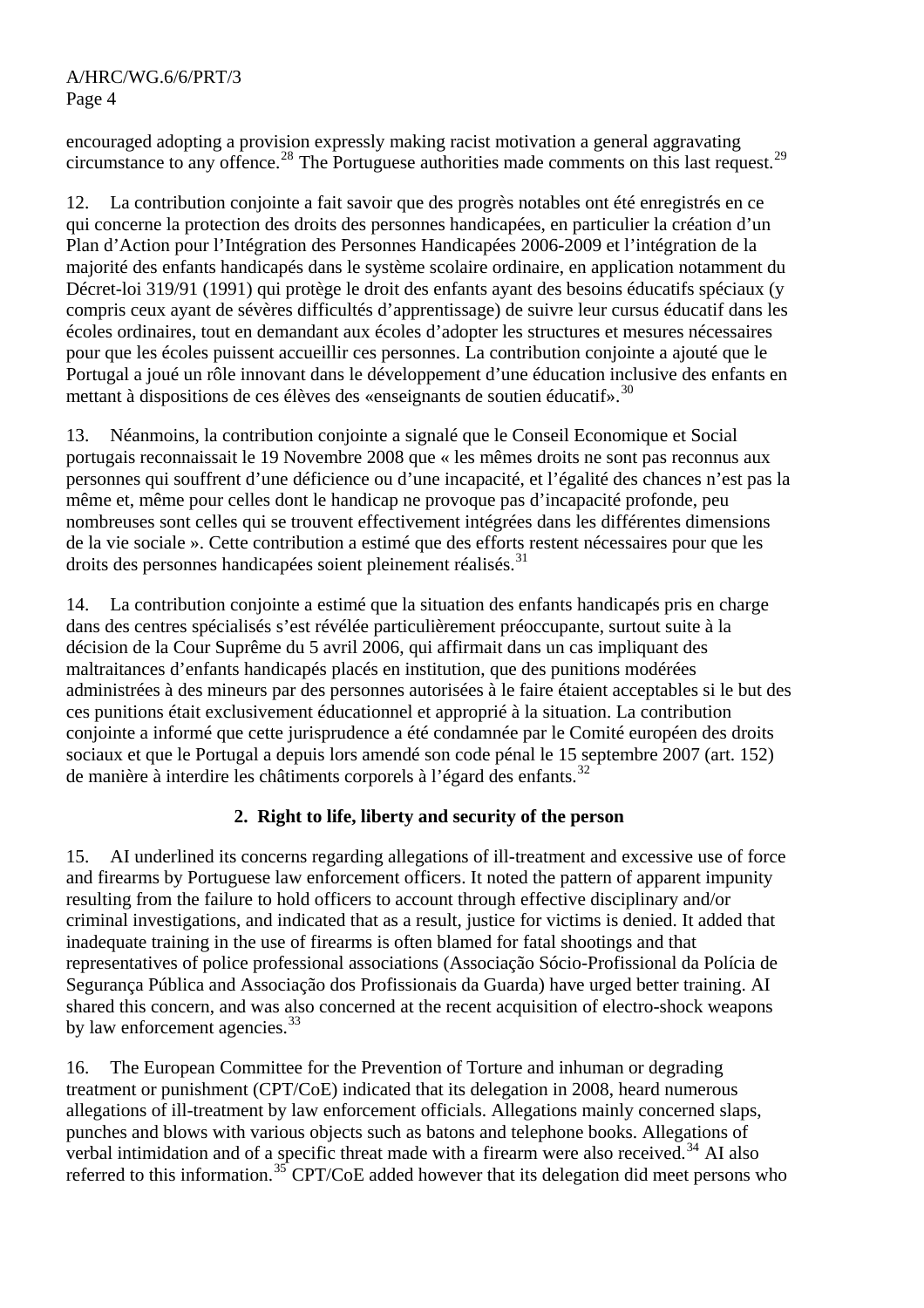stated that they had been correctly treated by law enforcement officials during their period of detention.<sup>[36](#page-13-1)</sup>

17. AI stated that the conditions inside Portuguese prisons continued to be of concern, with numerous allegations of physical abuse of inmates by prison guards. AI cited a 2009 CPT/CoE report on Portugal which stated that it had received a number of allegations of physical illtreatment of prisoners by custodial staff at Monsanto High Security Prison and Coimbra Central Prison, and, to a lesser extent, at Oporto Central Prison. These allegations concerned punches, kicks and blows with batons, after the prisoners concerned had been brought under control. In some instances the prisoners apparently required medical treatment as a result.<sup>[37](#page-13-1)</sup>

18. CPT/CoE noted that 76 persons died in Portuguese prisons in 2007 and that this figure represents a decrease compared to previous years, but was high compared to other European prison systems. It recommended instituting a practice of carrying out thorough inquiries into deaths in custody with a view to learning lessons and improving operating procedures within prisons.<sup>[38](#page-13-1)</sup> The Portuguese Government made comments on these recommendations.<sup>[39](#page-13-1)</sup>

19. AI called on the Government to ensure a clear definition in the law of appropriate and proportionate use of force by law enforcement officials, in line with international standards such as the United Nations Basic Principles on the Use of Force and Firearms by Law Enforcement Officials; and to conduct prompt, thorough, impartial and effective investigations into all allegations of ill-treatment or excessive use of force by law enforcement officials, to bring those responsible to justice.<sup>[40](#page-13-1)</sup> The CPT/CoE recommended that a thorough, comprehensive and independent study into the prevalence of ill-treatment by law enforcement officials be carried out<sup>[41](#page-13-1)</sup> and that the training provided to law enforcement officials be reviewed.<sup>[42](#page-13-1)</sup> The Government made comments on these CPT/CoE recommendations.<sup>[43](#page-13-1)</sup>

20. CPT/CoE noted that in recent years, there has been greater recourse to alternative measures to imprisonment, particularly for short sentences, due, apparently, to greater public and judicial confidence in such measures as electronic surveillance. The new Criminal Code and Code of Criminal Procedure in 2007 introduced a number of measures designed to reduce the prison population. The CPT/CoE welcomed the impact of these measures and trusted that efforts to eliminate prison overcrowding would continue.<sup>[44](#page-13-1)</sup> The Portuguese Government made comments on these issues.<sup>[45](#page-13-1)</sup> AI reported that the 2009 CPT/CoE report welcomed a significant decrease in prison overcrowding, but continued to express concern about certain prisons, such as Angra do Heroismo Regional Prison (Açores), where occupancy stood at nearly 200 per cent at the time of the visit.<sup>[46](#page-13-1)</sup>

21. CPT/CoE considered that one of the thorniest challenges facing the Portuguese Prison System was the widespread availability of illicit drugs and drug dependence. It noted that despite continued efforts to tackle these, it appeared that the drug problem continued in most prison establishments. CPT/CoE stated more effective steps were needed to implement a three-pronged strategy: to put an end to the supply of drugs, to reduce as far as possible the demand for drugs, and to provide appropriate assistance to prisoners with drug-related problems. Prison management should consider that its responsibility includes the prevention of prisoners' involvement in drug use and trafficking.<sup>[47](#page-13-1)</sup> The Portuguese Government made comments on these issues.[48](#page-13-1)

22. La contribution conjointe a noté que malgré les efforts du Portugal en la matière, le problème que constitue la traite des personnes reste de premier ordre, étant donné que le Portugal est un pays d'accueil et de transit pour des milliers de femmes, d'hommes, de jeunes et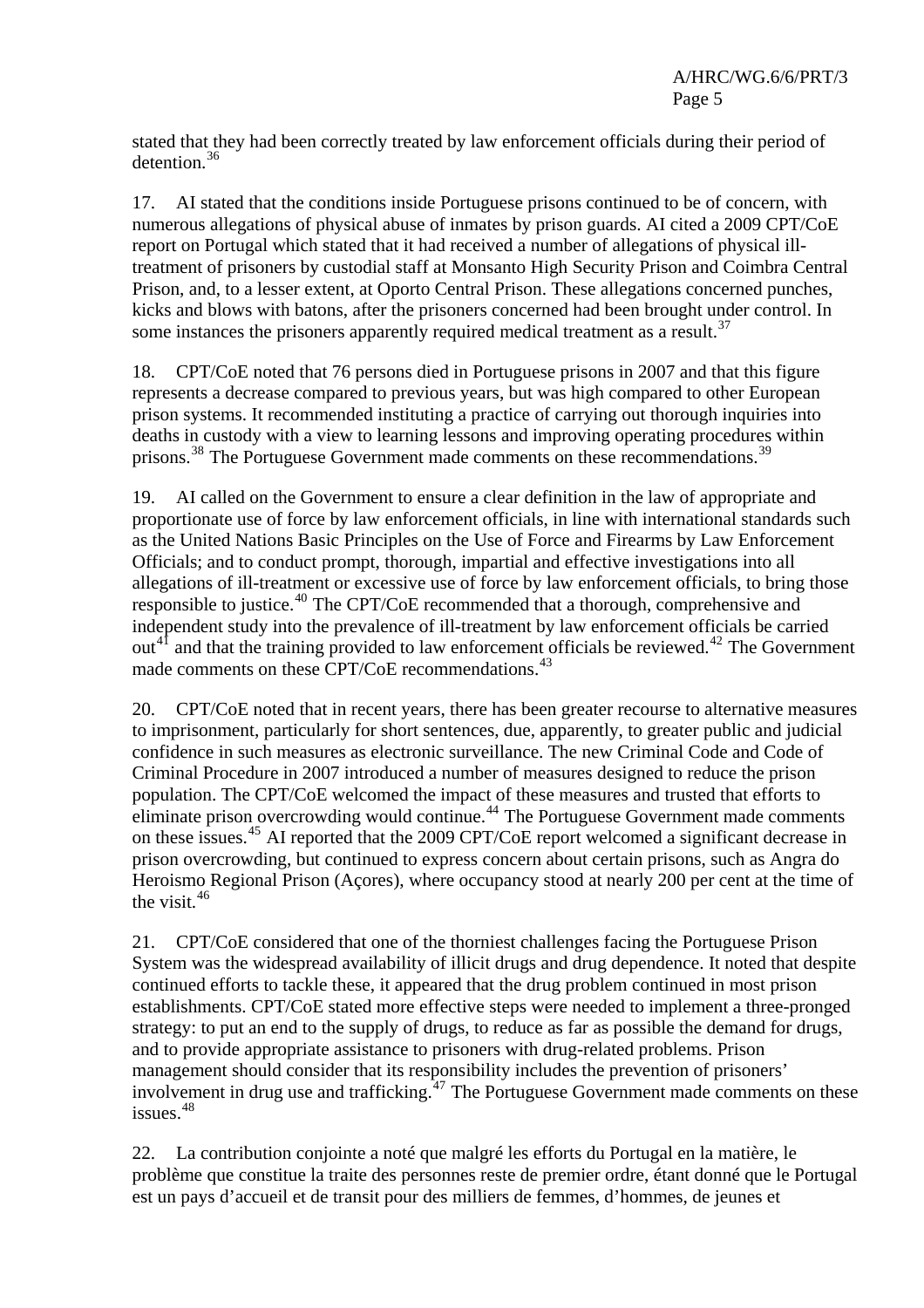d'enfants, victimes de la traite. La contribution conjointe a signalé qu'une estimation précise du nombre de personnes concernées par le phénomène n'est pas disponible à ce jour et que cette traite se pratique par le biais de réseaux organisés en bandes criminelles et touche principalement les secteurs considérés comme moins réglementés tels que le secteur de la construction, du travail domestique, de l'hôtellerie, de l'agriculture ou encore de la prostitution.<sup>[49](#page-13-1)</sup>

23. La contribution conjointe a précisé que le Portugal a criminalisé la traite des personnes à des fins d'exploitation sexuelle dès 1995, et a étendu la définition de son code pénal (art. 160 et 169) pour inclure en 2007 la traite à des fins de travail forcé, la traite des organes et autres formes de traite. Cette contribution a considéré que l'alourdissement des peines prévues doit effectivement être mis en œuvre, afin que les auteurs de ces crimes soient effectivement sanctionnés à la mesure de la gravité de leurs actes.<sup>[50](#page-13-1)</sup>

24. La contribution conjointe a mentionné les mesures de protection accordées aux victimes de la traite, et notamment le fait que les victimes se voient accorder une période de réflexion allant de un à deux mois pour leur laisser le temps de décider si elles souhaitent ou non déposer plainte contre les trafiquants et le fait que quelque soit leur décision, un permis de résidence d'un an leur est accordé.[51](#page-13-1) Cette contribution a salué l'adoption par le Portugal de son premier et ambitieux Plan d'Action National contre la Traite des Personnes 2007-2010<sup>[52](#page-13-1)</sup> et a estimé que davantage d'efforts doivent être mis en œuvre pour identifier les victimes de la traite et leur assurer les mesures de protections prévues, ce qui va de pair avec la nécessité d'accroître les capacités et le nombre de structures d'accueil pour les victimes de la traite.<sup>[53](#page-13-1)</sup>

25. AI continued to be concerned at reports of violence against women, including domestic violence. It said that a large and growing number of cases are reported to the authorities every year. The Portuguese Association of Victim Support received 16,832 complaints of domestic violence in 2008, including seven murders, compared to 14,534 complaints in 2007. AI cited statistics compiled by Women's Union, an NGO, that at least 48 people died as a result of domestic violence in 2008.[54](#page-13-1) La contribution conjointe a ajouté que cette violence s'enracine dans une culture traditionnellement dominée par les hommes, ou l'égalité des droits hommesfemmes n'est souvent pas encore rentrée dans les mentalités. Cette contribution a signalé que même si l'on estime qu'une grande proportion de femmes subisse au cours de leur vie une forme de violence domestique, seul un nombre relativement limité de cas est présenté à la justice.<sup>[55](#page-13-1)</sup>

26. Pour la contribution conjointe, la violence domestique au Portugal reste un problème et un défi majeur, en dépit des campagnes menées par l'Etat dans ce domaine, malgré la mise en place du Troisième Plan National contre la Violence Domestique 2007-2010 et malgré les efforts des organisations de la société civile et notamment de l'APAV (Associação Portuguesa de Apoio à Vítima). Cette contribution a signalé que la législation en place est satisfaisante, mais qu'en revanche, sa mise en œuvre, notamment devant les tribunaux, devrait être facilitée et améliorée, afin de lutter contre l'impunité et d'en rendre l'accès plus aisément envisageable pour les victimes, à travers notamment l'octroi plus systématique de mesures de protection.[56](#page-13-1)

## **3. Administration of justice and the rule of law**

27. CPT/CoE informed that many persons detained by law enforcement agencies complained that they had not been allowed to contact their lawyer from the outset of their deprivation of liberty or, in some cases, to contact a third party.<sup>[57](#page-13-1)</sup> It recommended that the Portuguese authorities take appropriate steps to ensure that this right is effective in practice<sup>[58](#page-13-1)</sup> and that the right of access to a lawyer, including the right to talk to the lawyer in private, is enjoyed by all persons from the very outset of the deprivation of liberty.<sup>[59](#page-13-1)</sup> CPT/CoE recommended further that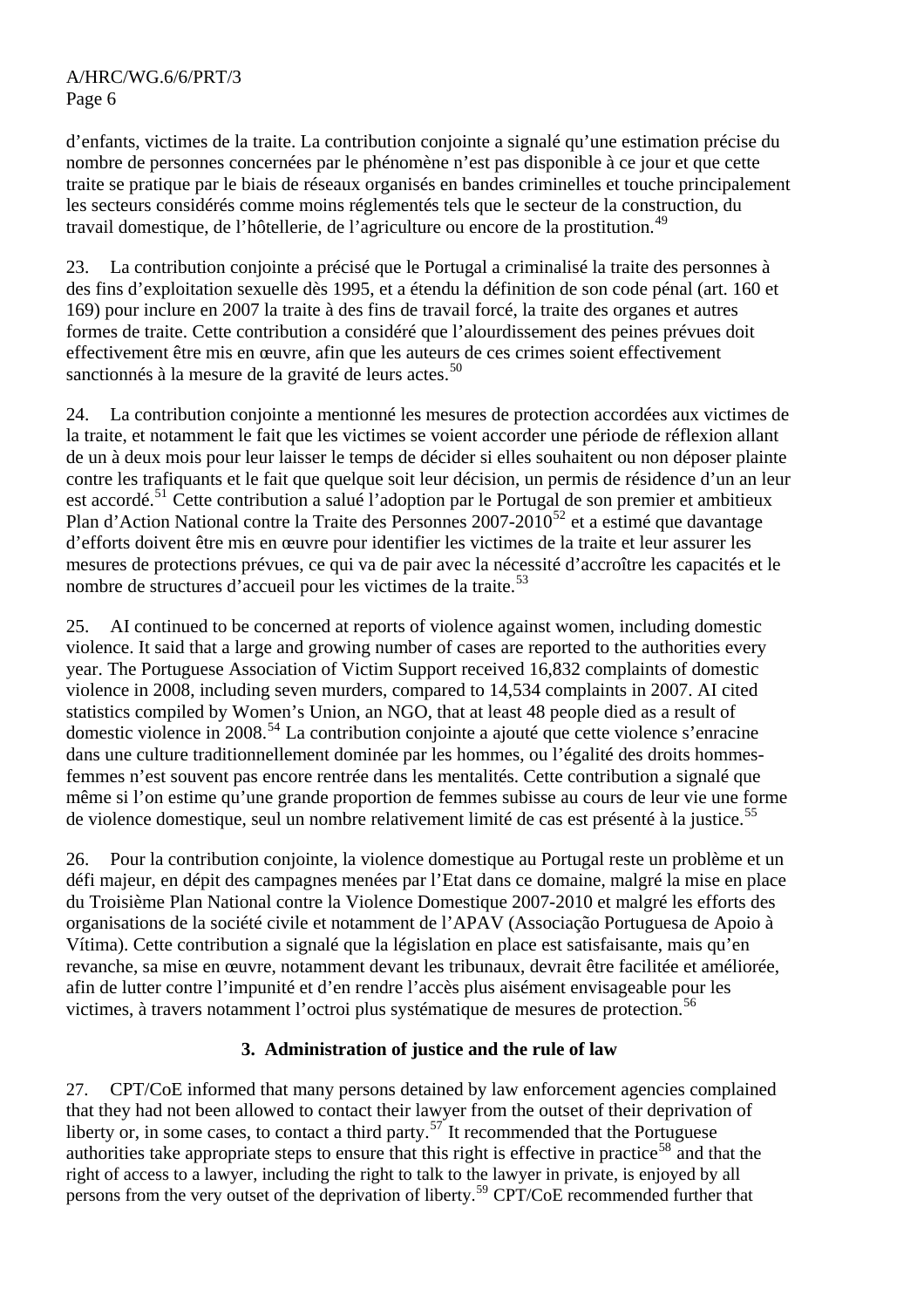Regulation 8684/99 be amended so as to guarantee an unrestricted right of access to a doctor and that steps be taken to ensure that this right is respected in practice.<sup>[60](#page-13-1)</sup> The Portuguese Government made comments on these issues.<sup>[61](#page-13-1)</sup>

28. CPT/CoE reported that the Code of Criminal Procedure places an obligation on law enforcement officials to inform 'arguidos' (formal suspects) about their right of access to a lawyer and of other rights but that CPT/CoE's delegation was told that such an obligation does not exist vis-à-vis other persons obliged to remain with the police. CPT/CoE recommended ensuring that an obligation be expressly laid down in law to inform all persons held by the police of their rights,  $62$  that all such persons be required to sign a statement indicating that they have been informed of their rights and have understood them and that if necessary, the absence of such a signature should be duly accounted for.<sup>[63](#page-13-1)</sup> The Portuguese Government made comments on these issues.<sup>[64](#page-13-1)</sup>

29. ECRI/CoE was concerned that there continue to be complaints about racist and discriminatory conduct by law enforcement agencies.<sup>[65](#page-13-1)</sup> ECRI/CoE strongly recommended that additional steps be taken to bring an end to all police misconduct, including racist remarks and ill-treatment towards minorities.<sup>[66](#page-13-1)</sup> It strongly encouraged the allocation of all necessary resources to law enforcement officers to enable them to operate under appropriate conditions, with strict respect for the human rights and dignity of the people they arrest.<sup>[67](#page-13-1)</sup> It added that the authorities could also consider increasing the number of members of minority groups employed in the police. $68$ 

### **4. Freedom of expression, association and peaceful assembly, and right to participate in public and political life**

30. ECRI/CoE was concerned to learn that certain media, in particular television, convey racist stereotypes and prejudices<sup>[69](#page-13-1)</sup> and encouraged the Portuguese authorities to impress on the media, without encroaching on their editorial independence, that they must ensure that the way they present information does not contribute to a climate of hostility and rejection towards members of all minority groups.<sup>[70](#page-13-1)</sup>

31. ECRI/CoE considered that Portugal could make further progress in granting non-citizens the right to vote and stand as candidates in municipal elections in terms of integration. Under the Portuguese Constitution, non-citizens from non-EU countries may vote and stand as candidates in local elections provided there is a reciprocal arrangement with their country of origin.<sup>[71](#page-13-1)</sup> ECRI/CoE recommended that the Portuguese authorities pursue their efforts to enable persons of immigrant origin to play a full part in the public and political life of the country, by providing for the possibility for non-citizens who have been living in Portugal for many years to acquire Portuguese nationality and vote and stand as candidates in local elections.<sup>7</sup>

## **5. Right to education**

32. ECRI/CoE noted with interest the legislation providing for the introduction in schools of compulsory classes in Portuguese as a second language for children whose mother tongue is not Portuguese. It welcomed the adoption of Decree-Law No. 67/2004 which guarantees the right of children whose foreign parents have no legal status in Portugal to enroll in schools under the same conditions as children of non-nationals who do have legal status. It added that the same rule applies to access to health care.<sup>[73](#page-13-1)</sup> ECRI/CoE recommended that the authorities continue and intensify efforts to ensure equal access to education for children from minority groups, particularly immigrant children.<sup>[74](#page-13-1)</sup> It also recommended closely monitoring their situation to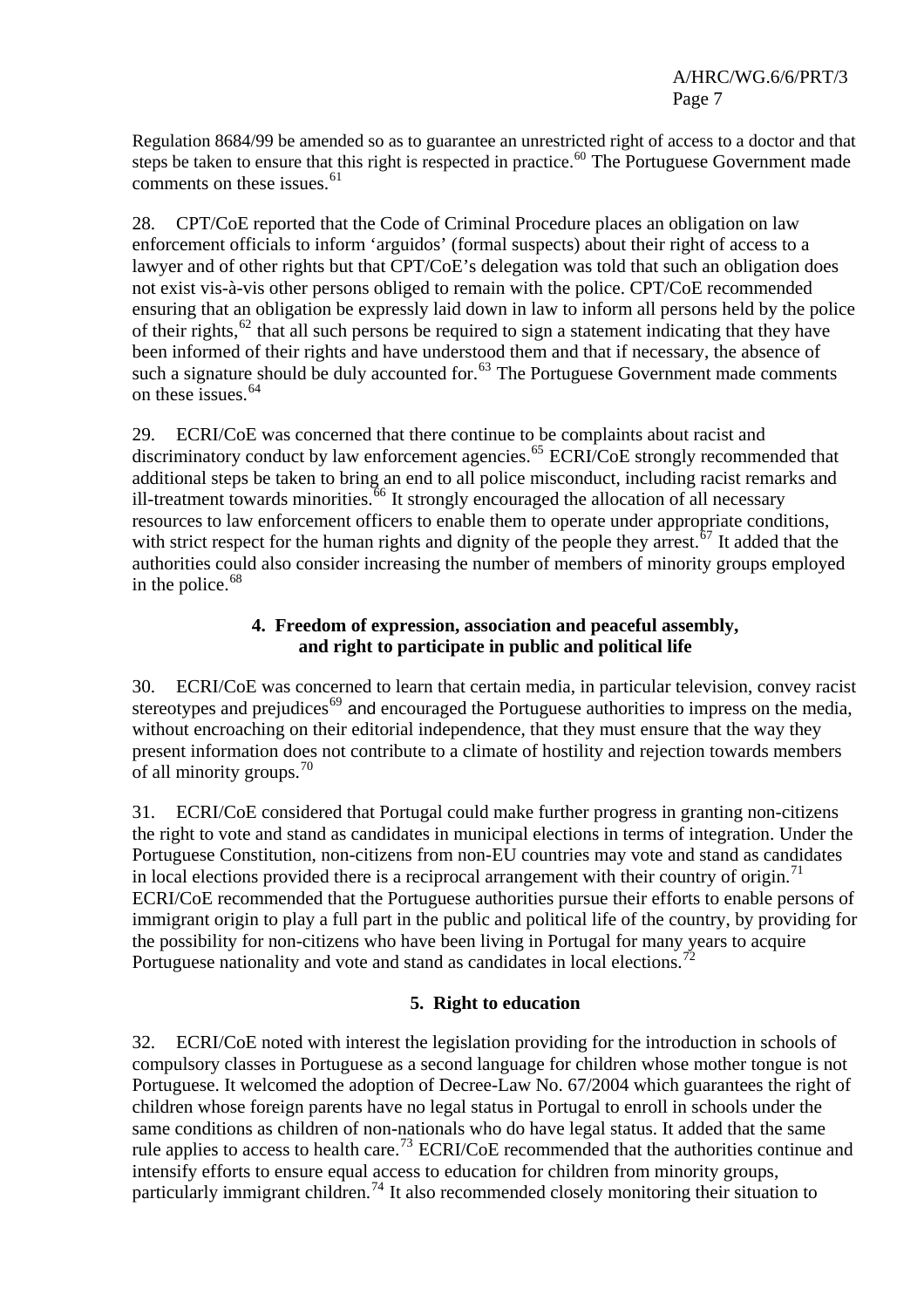ensure that they do not suffer any disadvantage in access to education, particularly because of a failure to cater for multiculturalism in schools.<sup>[75](#page-13-1)</sup>

### **6. Minorities and indigenous peoples**

33. The Committee of Ministers of the Council of Europe stated that measures have been taken to improve the socio-economic and educational situation of the Roma, but a number of Roma are still at a disadvantage and could be confronted with discrimination, social exclusion and marginalization.<sup>[76](#page-13-1)</sup> ECRI/CoE asked the authorities to adopt a national strategy to combat such social exclusion.<sup>[77](#page-13-1)</sup> The Government made comments on these issues.<sup>78</sup> The Committee of Ministers further considered that further measures should be developed, in co-operation with the persons concerned, to promote the full and effective equality of the Roma, particularly in housing, education, employment and health and to continue to combat prejudice and hostility against them.<sup>[79](#page-13-1)</sup>

34. ACFC/CoE noted that social and economic problems facing the Roma, coupled with attitudes of hostility and rejection, make their effective participation in public affairs, and social, economic and cultural spheres very difficult. It invited the establishment of consultation and participation arrangements at national and local levels to remedy this.<sup>[80](#page-13-1)</sup> ACFC/CoE noted that limited attention is paid to the preservation and development of Roma culture, language and traditions and called for consultation and measures in this regard.<sup>[81](#page-13-1)</sup> It also invited the authorities to ensure that no undue obstacles are placed to the practice of itinerant trade by part of the Roma population, for whom it is an important source of income.<sup>[82](#page-13-1)</sup> Similar points were made by ECRI/CoE, including in respect of access to housing, education and participation in economic activity.[83](#page-13-1)

35. ECRI/CoE recommended that the Portuguese authorities consider ways of introducing a coherent and complete data gathering system to assess the situation of the various minority groups living in Portugal and determine the extent of instances of racism and racial discrimination. Such a system should comply with national legislation, and European regulations and recommendations on data protection and private life.<sup>[84](#page-13-1)</sup>

#### **7. Migrants, refugees and asylum-seekers**

36. ECRI/CoE welcomed efforts to deal with the constant increase in immigrants to Portugal since the  $1990s$ <sup>[85](#page-13-1)</sup>. It noted that immigrants' representatives still complain of inappropriate reception by employees of the Foreigners and Borders Service, and of significant delays in the processing of cases.<sup>[86](#page-13-1)</sup> In this regard, it strongly recommended that Portugal pursue and intensify efforts to solve these remaining problems, continuing to provide all resources required to limit bureaucracy and assist immigrants.<sup>[87](#page-13-1)</sup> The Portuguese authorities made comments on these issues.<sup>[88](#page-13-1)</sup>

37. ECRI/CoE noted with satisfaction that Portugal's immigration policy is coupled with an integration policy and that the latter has been reflected in a large number of measures for immigrants in fields such as education, employment, social rights and culture.<sup>[89](#page-13-1)</sup> It indicated that nonetheless, integration problems persist and the integration process is aimed at the very recently arrived immigrants, overlooking slightly those who arrived some time ago and for whom no special integration measures were available at the time.<sup>[90](#page-13-1)</sup> ECRI/CoE recommended that the authorities maintain and consolidate efforts to promote the integration of immigrants in Portugal and stressed that integration efforts should apply to all immigrants, irrespective of their ethnic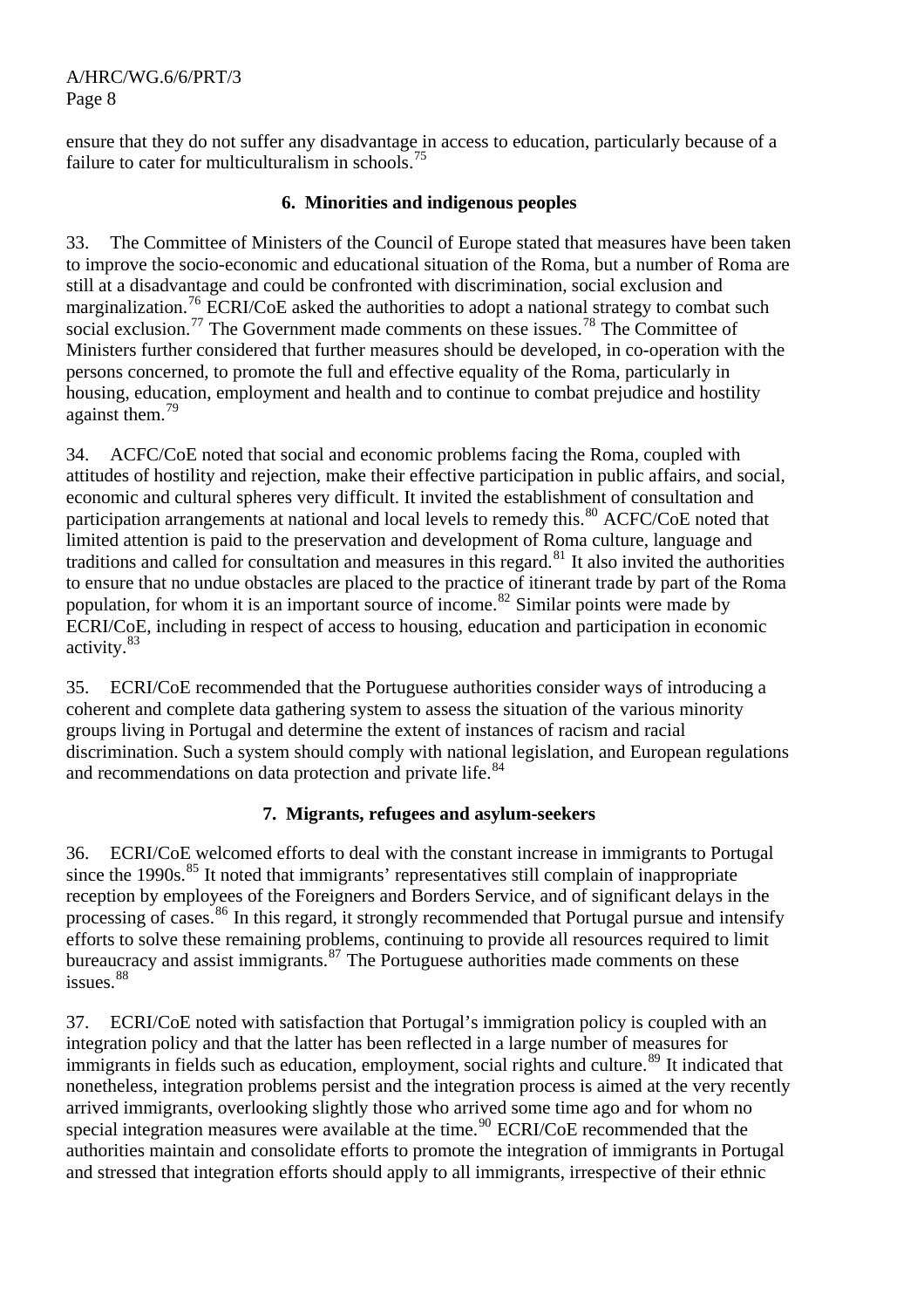and national origin and regardless of when they arrived. It added that the authorities should also include Portuguese nationals of immigrant origin in the integration process.  $91$ 

38. ECRI/CoE was deeply concerned about the continuing malpractices of employers towards employees without legal status, who are particularly vulnerable. It noted that the authorities rarely took action to penalize such employers.<sup>[92](#page-13-1)</sup> ECRI/CoE recommended that the Portuguese authorities pursue their efforts to grant work and residence permits to foreign workers in Portugal who are without legal status<sup>[93](#page-13-1)</sup> and take all the necessary measures to ensure that immigrants, whether or not they are legally resident, are not subject to any malpractices from their employers. It stated that employers must be liable to appropriate penalties for such abuses, particularly in the case of illegally employing immigrants. Legislative measures should also be taken for employees who have been exploited.<sup>[94](#page-13-1)</sup>

39. In 2006, in view of the revision of the Asylum Act, ECRI/CoE reiterated its recommendation that the authorities give suspensive effect to appeals against a refusal to grant asylum in the admissibility phase, to avoid the danger of an asylum seeker being deported even though ultimately the application might be accepted. The authorities should also ensure that the time allowed for submitting an asylum application is not too short.<sup>[95](#page-13-1)</sup> ECRI/CoE encouraged the Portuguese authorities to pursue their efforts to facilitate the integration of asylum seekers and refugees and recommended that the Portuguese Council for Refugees be provided with all necessary means to enable it to perform its task in the best possible conditions.<sup>[96](#page-13-1)</sup> The Portuguese authorities made comments on these issues.<sup>[97](#page-13-1)</sup>

### **8. Human rights and counter-terrorism**

40. AI reported that on 14 February 2007, the European Parliament approved the report of its temporary committee of inquiry into alleged flights by the intelligence agency of a foreign country operating in Europe as part of the this country's programme of renditions. AI stated that the report found there had been stopovers by flights operated by this intelligence agency in Portuguese territory, believed to be part of the network involved in renditions, on 91 occasions. The report also cited evidence of an additional 17 suspect flights travelling to or from Guantánamo Bay that had stopped over in Portugal between 11 January 2002 and 24 June 2006. AI added that the European Parliament report alleged that the Government must have been aware of the nature of the abovementioned flights stopping over in Portuguese territory.<sup>[98](#page-13-1)</sup>

41. AI noted that despite assertions from the Government that there was no real evidence that Portuguese officials had been aware of the nature of the illegal flights, a judicial investigation into the suspected rendition flights by the abovementioned intelligence agency was opened in February 2007, and remained in progress. AI also indicated that information from the Ministry of Public Works given to Parliament in May 2008 stated that 56 flights operated by this Intelligence Agency originating from or heading to Guantánamo Bay passed through Portuguese territory between July 2005 and December 2007. No information was made public about the details of the passengers on these flights, according to AI.<sup>[99](#page-13-1)</sup> AI called on the Government to ensure that a full, effective, independent investigation into the possible role of Portuguese officials and the use of state territory in connection with human rights violations associated with the programme of the abovementioned intelligence agency renditions or other unlawful transfers is conducted and the findings made public; and that no part of Portuguese territory, including its airspace and all airports and military bases, is used to carry our or facilitate renditions and other unlawful transfers, including through the implementation of effective preventive measures.<sup>[100](#page-13-1)</sup>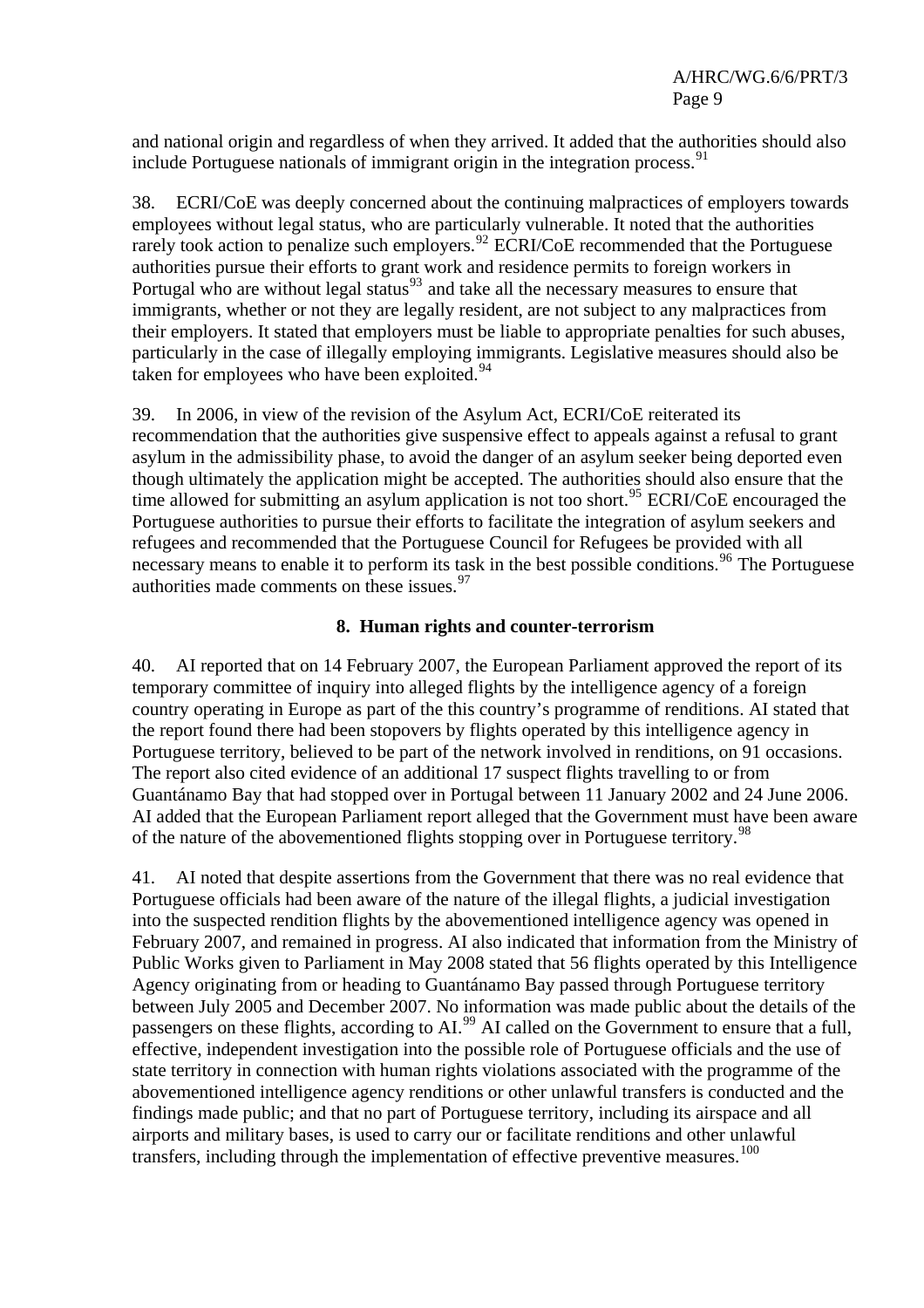## **III. ACHIEVEMENTS, BEST PRACTICES, CHALLENGES AND CONSTRAINTS**

N/A

## **IV. KEY NATIONAL PRIORITIES, INITIATIVES AND COMMITMENTS**

42. La contribution conjointe a recommandé qu'une nouvelle campagne de sensibilisation du public contre la discrimination a l'égard des personnes handicapées serait nécessaire; que la maltraitance des personnes handicapées, notamment lors de l'application de châtiments corporels, soit clairement dénoncée<sup>[101](#page-13-1)</sup> et que le Portugal mette en œuvre effectivement toutes les mesures prévues dans le Plan d'Action pour l'Intégration des Personnes Handicapées 2006-2009.[102](#page-13-1)

43. La contribution conjointe a également recommandé que le Portugal déploie tous les efforts nécessaires en vue de réaliser son premier Plan d'Action National contre la Traite des Personnes (2007-2010), en particulier les composantes relatives au désir de mieux connaître le phénomène, notamment par le biais d'un observatoire sur la traite des personnes (établi en novembre 2008) et de la publication d'un rapport annuel public sur la traite des personnes au Portugal. La contribution conjointe a considéré que la coopération internationale accrue avec les pays d'origine et de destination, prévue par le Plan, notamment en vue de démanteler les réseaux, est également essentielle et que cette coopération doit aller de pair avec les efforts prévus en terme de sensibilisation des populations à risque dans les pays d'origine. Cette contribution a ajouté que les mesures de protection, d'information (notamment la distribution à grande échelle d'un kit d'informations, traduit dans les langues parlées par les populations à risque, pour que les victimes potentielles sachent où trouver l'assistance nécessaire, ainsi que la création d'un numéro d'appel d'urgence) et de sensibilisation de la population portugaise devraient également être appliquées.<sup>[103](#page-13-1)</sup>

44. La contribution conjointe a recommandé qu'il est nécessaire de mener une réflexion sur les causes profondes de la traite des personnes, afin de pouvoir traiter le problème à la racine et que cela impliquerait sans doute aussi d'envisager des moyens de faciliter et d'améliorer les conditions de la migration par les voies légales en tenant compte notamment de la demande de main d'œuvre étrangère sur le marché portugais. Selon cette contribution, une meilleure régulation de certains secteurs à risques, notamment les secteurs informels doit également être envisagée et la hausse des mesures d'inspection des établissements à risque, en vue d'identifier les travailleurs victimes de traite, telle que prévue dans le Plan d'Action National doit être mise en œuvre.[104](#page-13-1)

45. Pour la contribution conjointe, le Portugal devrait faire davantage d'efforts pour saisir l'ampleur réelle du phénomène de la violence domestique, évaluer le pourcentage de femmes touchées par ce problème, et obtenir une compréhension plus holistique et multidimensionnelle du phénomène, afin d'améliorer les réponses apportées. Il devrait aussi étudier les raisons qui retiennent les femmes de dénoncer leurs maris, et adopter les mesures nécessaires en conséquence. Cette contribution a signalé que la mise en œuvre des mesures de réintégration des victimes, telles que prévue notamment dans le Troisième Plan National contre la Violence Domestique est indispensable pour enrayer ce phénomène.<sup>[105](#page-13-1)</sup>

46. De même, d'après la contribution conjointe, le Portugal doit continuer de sensibiliser la population sur l'égalité des droits hommes-femmes, et contre les stéréotypes et la discrimination fondée sur le genre. Il devrait intensifier ses efforts pour promouvoir l'égalité des genres au Portugal, notamment au niveau des programmes scolaires des enfants, en sensibilisant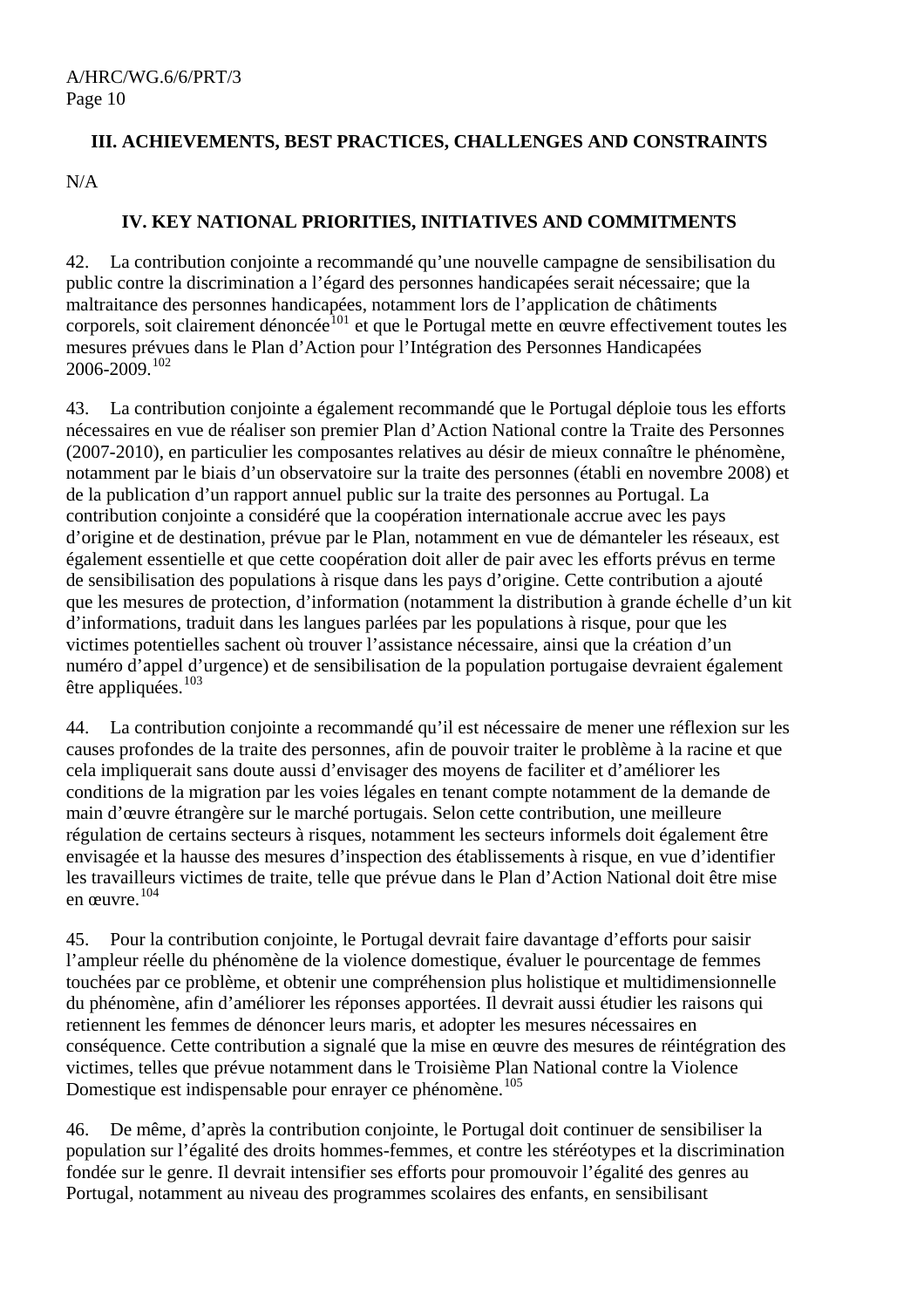principalement les professeurs à ce sujet, à travers des formations continues obligatoires pour les professeurs en vue de les équiper à aborder ce sujet de manière efficace. Cette mesure doit permettre un changement des mentalités existantes, à travers l'élimination des stéréotypes en particulier chez les jeunes générations.<sup>[106](#page-13-1)</sup>

47. La contribution conjointe a recommandé que le Portugal envisage de former davantage les autorités judiciaires et publiques afin de les sensibiliser sur la gravité des crimes de violence contre les femmes, et sur les mesures à prendre pour protéger les victimes.<sup>[107](#page-13-2)</sup> Le Portugal devrait également soutenir les centres d'assistance aux victimes et améliorer sa coopération avec les ONGs actives en ce domaine, selon cette contribution qui a indiqué qu'il devrait y avoir au moins un centre d'accueil par district administratif.<sup>[108](#page-13-3)</sup>

#### **V. CAPACITY-BUILDING AND TECHNICAL ASSISTANCE**

N/A

*Notes* 

 $\overline{a}$ 

<sup>&</sup>lt;sup>1</sup> The stakeholders listed below have contributed information for this summary; the full texts of all original submissions are available at: [www.ohchr.org](http://www.ohchr.org/). (One asterisk denotes a non-governmental organization in consultative status with the Economic and Social Council.

| Civil society |
|---------------|

| Contribution conjointe                               | Franciscans International*, Geneva, Switzerland; Pro Dignitate*, Lisbon,<br>Portugal; Conferência dos Institutos Religiosos de Portugal (CIRP),<br>Portugal                                                                                                                                                                                                                                                                                                                                                                                                                                                                                                                                                                                                                                                                                                                                                                                                                                                                                       |
|------------------------------------------------------|---------------------------------------------------------------------------------------------------------------------------------------------------------------------------------------------------------------------------------------------------------------------------------------------------------------------------------------------------------------------------------------------------------------------------------------------------------------------------------------------------------------------------------------------------------------------------------------------------------------------------------------------------------------------------------------------------------------------------------------------------------------------------------------------------------------------------------------------------------------------------------------------------------------------------------------------------------------------------------------------------------------------------------------------------|
| AI                                                   | Amnesty International*, London, United Kingdom of Great Britain and<br>Northern Ireland                                                                                                                                                                                                                                                                                                                                                                                                                                                                                                                                                                                                                                                                                                                                                                                                                                                                                                                                                           |
| Regional intergovernmental organization              |                                                                                                                                                                                                                                                                                                                                                                                                                                                                                                                                                                                                                                                                                                                                                                                                                                                                                                                                                                                                                                                   |
| <b>COE</b>                                           | Council of Europe, Strasbourg, France:<br>The European Commission against Racism and Intolerance<br>(ECRI/CoE), Third report on Portugal, adopted on 30 June 2006.<br>The European Committee for the Prevention of Torture and<br>inhuman or degrading treatment or punishment (CPT/CoE), Report<br>to the Portuguese Government on the visit to Portugal from 14 to<br>25 January 2008 CPT/Inf (2009) 13.<br>Response of the Portuguese Government to the report of the<br>European Committee for the Prevention of Torture and Inhuman or<br>Degrading Treatment or Punishment (CPT/CoE) on its visit to<br>Portugal from 14 to 25 January 2008, CPT/Inf (2009) 14.<br>The Committee of Ministers of the Council of Europe, Resolution<br>CM/Res CMN(2007)12 on the implementation of the Framework<br>Convention for the Protection of National Minorities by Portugal.<br>Advisory Committee on the Framework Convention for the<br>Protection of National Minorities, Opinion on Portugal adopted on<br>6 October 2006 (ACFC/OP/1(2006)002). |
| <sup>2</sup> Contribution conjointe, p. 5, para. 12. |                                                                                                                                                                                                                                                                                                                                                                                                                                                                                                                                                                                                                                                                                                                                                                                                                                                                                                                                                                                                                                                   |
| $3$ AI, p. 5.                                        |                                                                                                                                                                                                                                                                                                                                                                                                                                                                                                                                                                                                                                                                                                                                                                                                                                                                                                                                                                                                                                                   |
| $4$ ECRI/CoE, p. 6.                                  |                                                                                                                                                                                                                                                                                                                                                                                                                                                                                                                                                                                                                                                                                                                                                                                                                                                                                                                                                                                                                                                   |
| $5$ ECRI/CoE, p. 6.                                  |                                                                                                                                                                                                                                                                                                                                                                                                                                                                                                                                                                                                                                                                                                                                                                                                                                                                                                                                                                                                                                                   |
| <sup>6</sup> ECRI/CoE, p. 13, para. 32.              |                                                                                                                                                                                                                                                                                                                                                                                                                                                                                                                                                                                                                                                                                                                                                                                                                                                                                                                                                                                                                                                   |
| $7$ ECRI/CoE, p. 13, para. 33.                       |                                                                                                                                                                                                                                                                                                                                                                                                                                                                                                                                                                                                                                                                                                                                                                                                                                                                                                                                                                                                                                                   |

8 ECRI/CoE, p. 13, para. 35.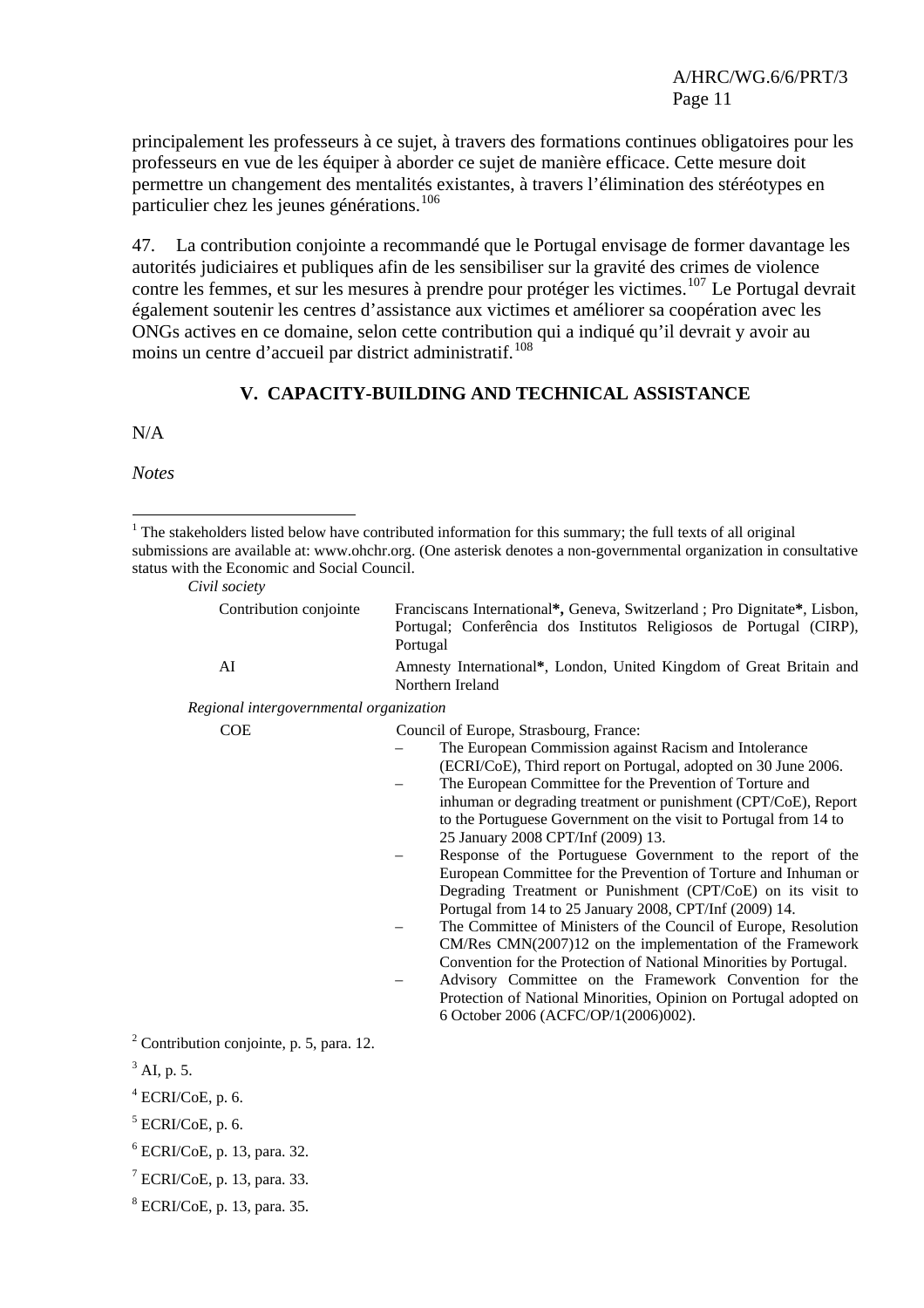-<br>9  $<sup>9</sup>$  ECRI/CoE, p. 13, para. 36.</sup> 10 ECRI/CoE, p. 15, para. 39.  $11$  ECRI/CoE, p. 15, para. 40.  $12$  ECRI/CoE, p. 15, para. 42. 13 ECRI/CoE, p. 16, para. 44. 14 ECRI/CoE, p. 16, para. 46. 15 ACFC/CoE, p. 10, Para 30. 16 ECRI/CoE, p. 17, para. 48. 17 ECRI/CoE, p. 25, para. 88. 18 ECRI/CoE, p. 25, para. 89. 19 ECRI/CoE, p. 26, para. 92.  $20$  ECRI/CoE, p. 26, para. 90. 21 ECRI/CoE, p. 26, para. 91.  $22$  ACFC/CoE, p. 14, para. 50.  $23$  ECRI/CoE, p. 9, para. 12. 24 ACFC/CoE, p. 14, para. 50.  $25$  ECRI/CoE, p. 9, para. 14.  $26$  ECRI/CoE, p. 9, para. 15.  $27$  ECRI/CoE, p. 9, para. 16.  $28$  ECRI/CoE, p. 9, para. 18. <sup>29</sup> View Points by the Portuguese authorities reproduced in an appendix to ECRI/CoE third Report on Portugal, p. 41. 30 Contribution conjointe, p. 3, para. 4.  $31$  Contribution conjointe, p. 3, para. 5.  $32$  Contribution conjointe, p. 3, para. 6.  $33$  AI, p. 3. 34 CPT/CoE, p. 12, para. 9.  $35$  AI, p. 3. 36 CPT/CoE, p. 12, para. 9.  $37$  AI, p. 4. 38 CPT/CoE, p. 45, para. 106.  $39$  Response of the Portuguese government to the report of the CPT/CoE, p. 28.  $^{40}$  AI, p. 5. 41 CPT/CoE, p. 13, para. 12.  $42$  CPT/CoE, p. 14, para. 14 <sup>43</sup> Response of the Portuguese government to the report of the CPT/CoE, p. 11, 12, 13. 44 CPT/CoE, p. 23, para. 41. <sup>45</sup> Response of the Portuguese government to the report of the CPT/CoE, p. 26.  $46$  AI, p. 4. 47 CPT/CoE, p. 26, para. 47.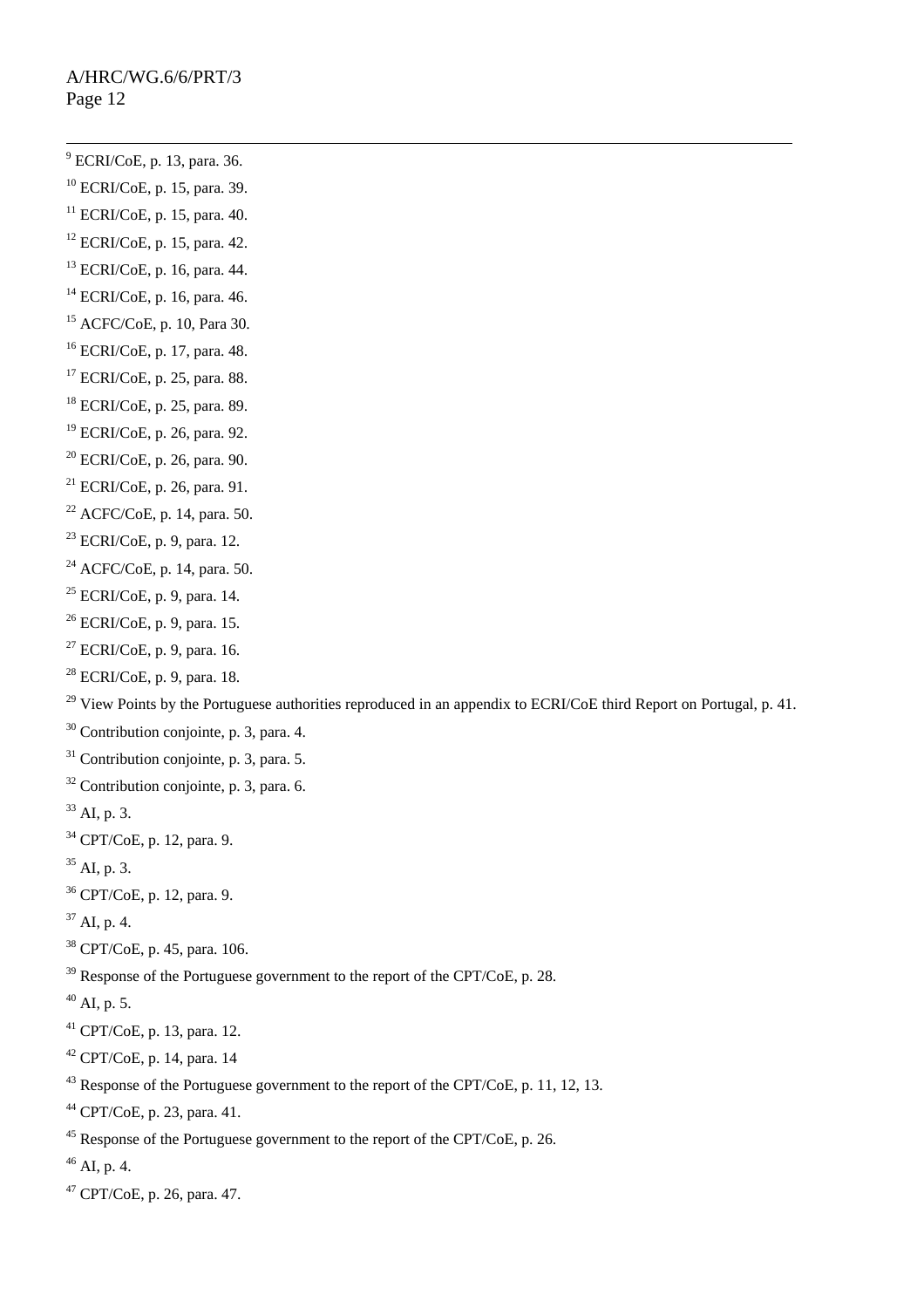- 48 Response of the Portuguese government to the report of the CPT/CoE, p. 29.
- 49 Contribution conjointe, p. 2, para. 2.
- $50$  Contribution conjointe, p. 4, para. 7.
- 51 Contribution conjointe, p. 4, para. 8.
- $52$  Contribution conjointe, p. 4, para. 10.
- 53 Contribution conjointe, p. 4, para. 9.
- $54$  AI, p. 4.
- $55$  Contribution conjointe, p. 2, 3, para. 3.
- 56 Contribution conjointe, p. 4, para. 11.
- 57 CPT/CoE, p. 15, para. 19.
- 58 CPT/CoE, p. 16, para. 21.
- 59 CPT/CoE, p. 17, para. 24.
- 60 CPT/CoE, p. 18, para. 25.
- $<sup>61</sup>$  Response of the Portuguese government to the report of the CPT/CoE, p. 15 to 19.</sup>
- $62$  CPT/CoE, p. 18, para. 26.
- 63 CPT/CoE, p. 19, para. 27.
- $64$  Response of the Portuguese government to the report of the CPT/CoE, p. 20.
- 65 ECRI/CoE, p. 26, para. 94.
- 66 ECRI/CoE, p. 27, para. 98.
- 67 ECRI/CoE, p. 26, para. 96.
- 68 ECRI/CoE, p. 27, para. 97.
- 69 ECRI/CoE, p. 24, para. 84.
- 70 ECRI/CoE, p. 25, para. 87.
- $71$  ECRI/CoE, p. 22, para. 73.  $72$  ECRI/CoE, p. 23, para. 76.
- 73 ECRI/CoE, p. 19, para. 63.
- 
- 73 ECRI/CoE, p. 19, para. 64, p. 17, para. 51.
- $74$  ECRI/CoE, p. 17, para. 53.
- 75 ECRI/CoE, p. 17, para. 54.

<sup>76</sup> The Committee of Ministers of the Council of Europe, Resolution CM/Res CMN(2007)12 on the implementation of the Framework Convention for the Protection of National Minorities by Portugal, p. 2.

 $77$  ECRI/CoE, p. 6.

 $78$  View Points by the Portuguese authorities reproduced in an appendix to ECRI/CoE third Report on Portugal, p. 39 to 41.

<sup>79</sup> The Committee of Ministers of the Council of Europe, Resolution CM/Res CMN(2007)12 on the implementation of the Framework Convention for the Protection of National Minorities by Portugal, p. 2.

80 ACFC/CoE, p. 15, para. 53.

81 ACFC/CoE, p. 13, para. 46.

82 ACFC/CoE, p. 11, para. 32.

 $83$  ECRI/CoE, p. 6.